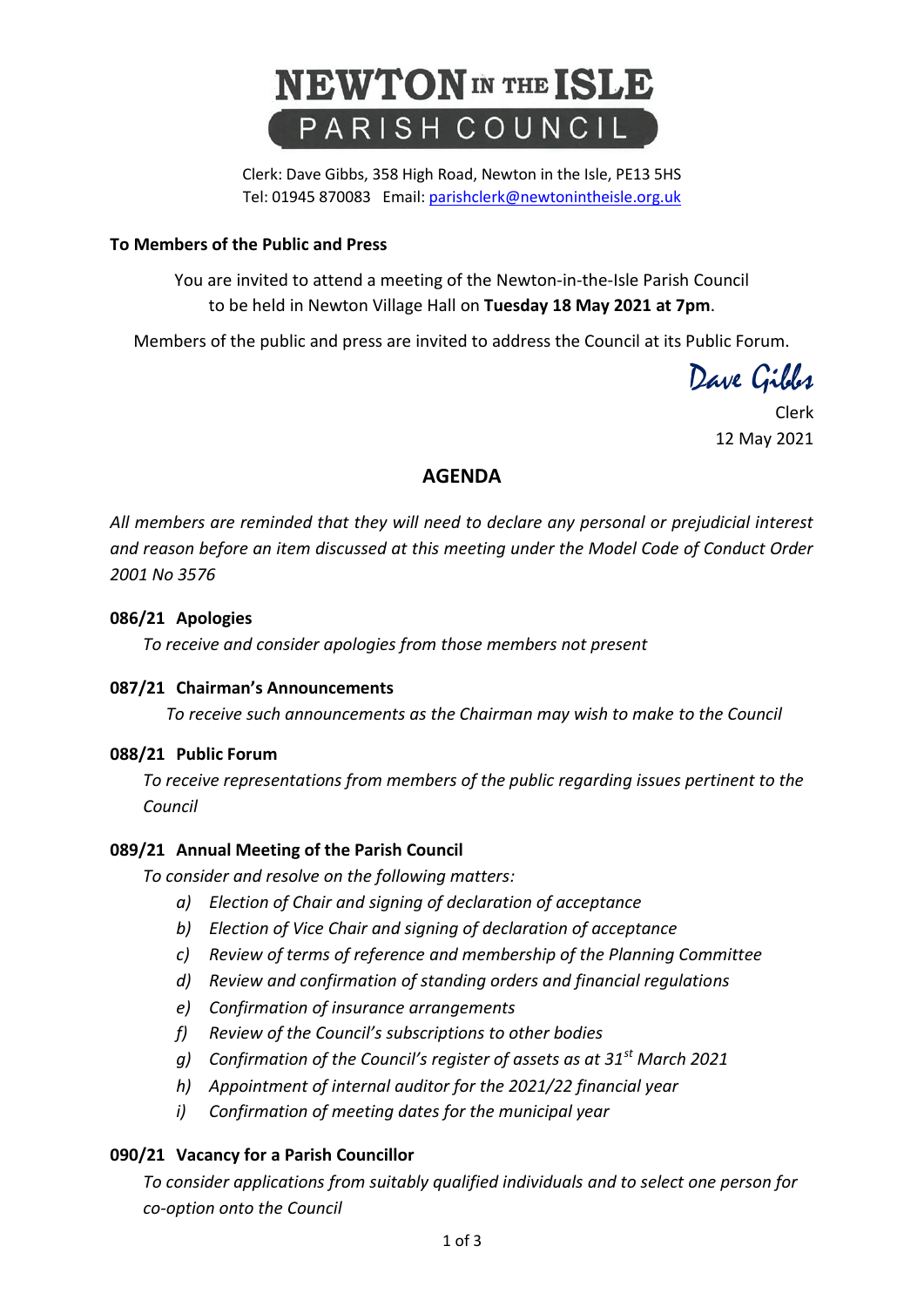# **091/21 Minutes of the Previous Meetings**

*To approve the minutes of the following meetings:*

- *a) Council meeting held on Tuesday 9 March*
- *b) Planning Committee meeting held on Thursday 6 May*

# **092/21 County and District Councillors Reports**

*To receive reports from Cllrs S King (CCC), C Seaton and S Clark (FDC)*

#### **093/21 Police Matters**

*To receive a report from the Clerk on recent meetings with the Police*

### **094/21 Reports for Information**

*To consider the following reports for information only*

- *a) Allotments/Rights of Way - Cllr Nunn*
- *b) Playing Field - Cllr Wilkinson*
- *c) Correspondence - Clerk*

# **095/21 Finance**

*To consider and resolve on the following matters:*

- *a) To approve the internal accounts for 2020/21*
- *b) To review and approve the Governance and Management Risk Assessment*
- *c) To approve the Internal Audit Report and agree an action plan to address issues raised (if any)*
- *d) To approve the Annual Governance Statement 2020/21*
- *e) To approve the Accounting Statements 2020/21*
- *f) To confirm the dates of the period for the exercise of public rights*
- *g) To authorise amendments to the Barclays Bank mandate to add additional signatories*
- *h) To agree the format and content of the annual report to residents*
- *i) To approve the following payments*
	- *100694 Zurich Municipal (Insurance) £ 695.23 100695 Cambridgeshire County Council (PFHI application) £ 500.00 100696 Playsafety Ltd (Play equipment inspection) £ 103.20 100697 North Level District IDB (Drainage rates) £ 43.19 100698 LGS Services (Payroll service) £ 33.00 100699 PM Wilkinson (Noticeboard repair) £ 25.00 £ 1,399.62*

# **096/21 Queen Elizabeth II Playing Field**

*To receive updates on the following matters and resolve appropriately:*

- *a) RoSPA Playsafety inspection report*
- *b) Installation of pedestrian gate and replacement fence at St James Close*
- *c) Improvement or replacement of football goals*
- *d) Creation of a BMX track*